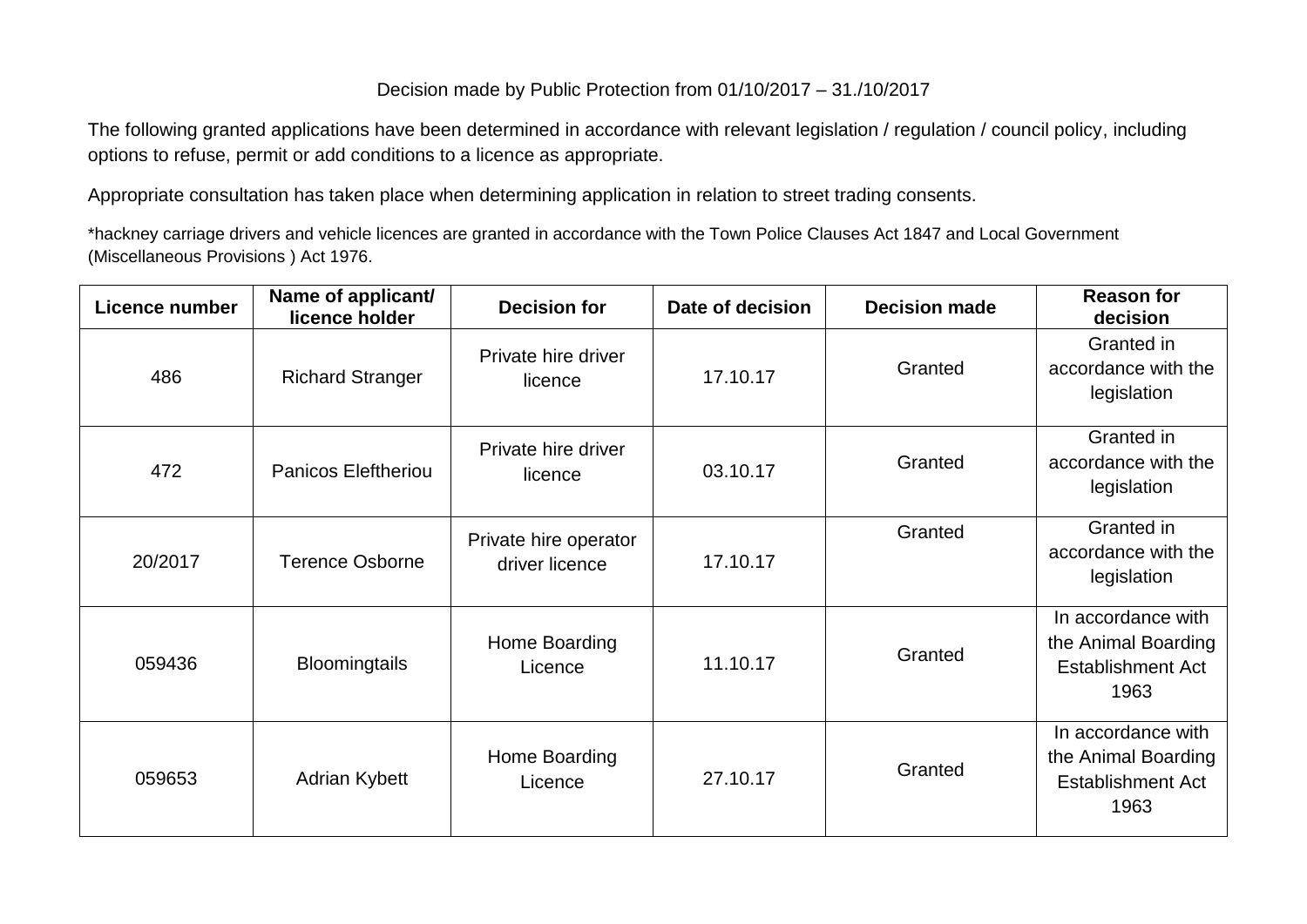| 059607  | <b>Helen Cozens</b>                                  | Home Boarding<br>Licence | 27.10.17 | Granted | In accordance with<br>the Animal Boarding<br><b>Establishment Act</b><br>1963 |
|---------|------------------------------------------------------|--------------------------|----------|---------|-------------------------------------------------------------------------------|
| 0592267 | Five Guys, 47 Low<br>Petergate                       | <b>Premise Licence</b>   | 13.10.17 | Granted | In accordance with<br>the Licensing Act<br>2003                               |
| 059330  | <b>York Explore Library</b><br>Lawn                  | <b>Premise Licence</b>   | 23.10.17 | Granted | In accordance with<br>the Licensing Act<br>2003                               |
| 059340  | Taco Bell, Monks<br><b>Cross</b>                     | <b>Premise Licence</b>   | 25.10.17 | Granted | In accordance with<br>the Licensing Act<br>2003                               |
| 059331  | The Plazza Learning<br>Centre, University of<br>York | <b>Premise Licence</b>   | 25.10.17 | Granted | In accordance with<br>the Licensing Act<br>2003                               |
| 059310  | The School House<br>Gallery                          | <b>Premise Licence</b>   | 30.10.17 | Granted | In accordance with<br>the Licensing Act<br>2003                               |
| 059331  | The Plazza Learning<br>Centre, University of<br>York | <b>Premise Licence</b>   | 25.10.17 | Granted | In accordance with<br>the Licensing Act<br>2003                               |
| 009494  | Sainsburys<br>Supermarket, Jockey<br>Lane            | <b>Minor Variation</b>   | 16.10.17 | Granted | Granted in<br>accordance with the<br>legislation                              |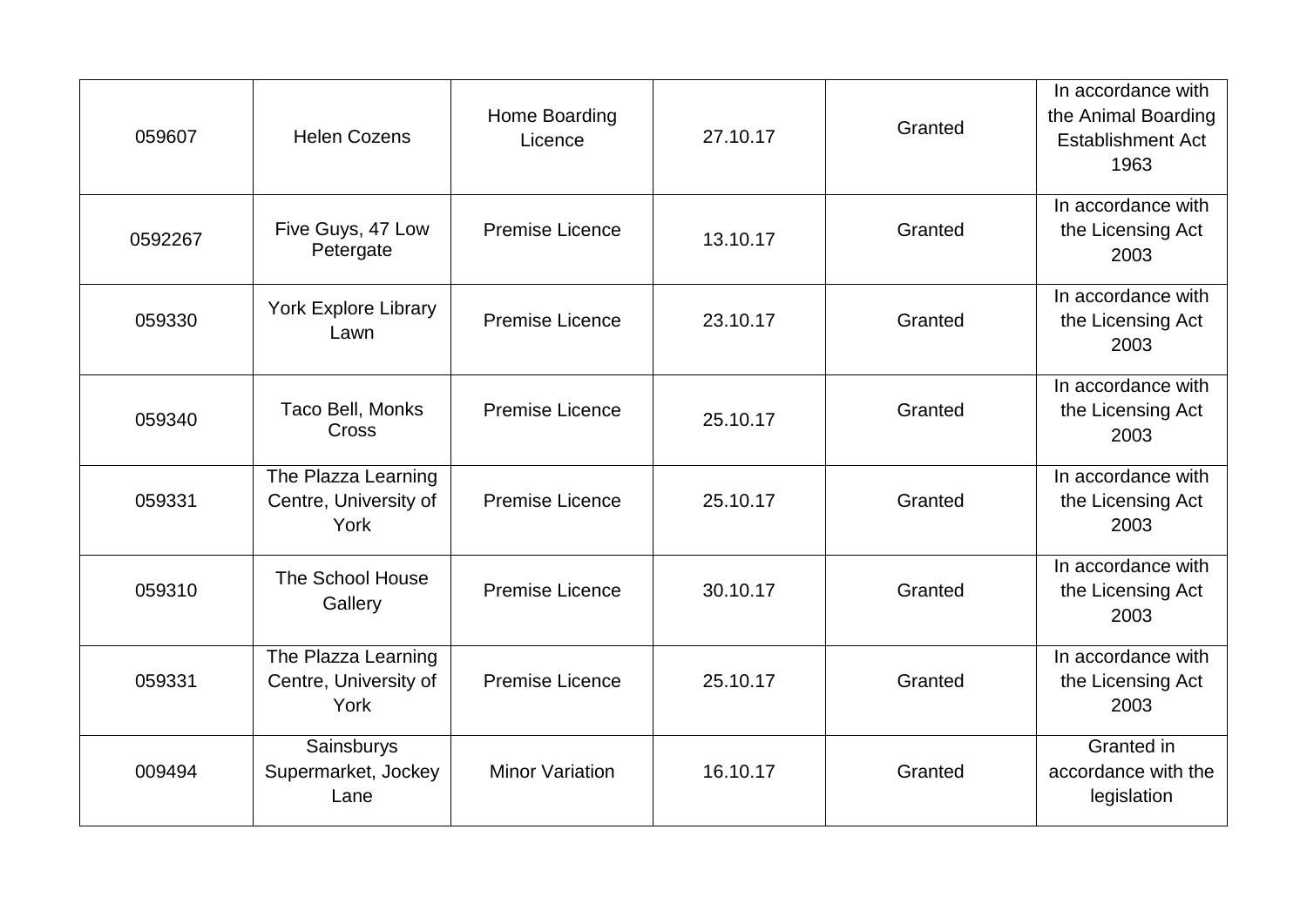| 013839 | Pizza Express,<br>Designer Outlet<br>Centre | <b>Minor Variation</b>               | 19.10.17 | Granted | In accordance with<br>the Licensing Act<br>2003                                         |
|--------|---------------------------------------------|--------------------------------------|----------|---------|-----------------------------------------------------------------------------------------|
| 058743 | Lil's Bar & Bistro,<br><b>Kings Staith</b>  | <b>Minor Variation</b>               | 21.10.17 | Granted | In accordance with<br>the Licensing Act<br>2003                                         |
| 057510 | Valhalla, Patrick Pool                      | <b>Minor Variation</b>               | 30.10.17 | Granted | In accordance with<br>the Licensing Act<br>2003                                         |
| 059467 | MSA (The Mount<br><b>School Associates)</b> | Lottery Licence                      | 16.10.17 | Granted | In accordance with<br>the Gambling Act<br>2005                                          |
| 059588 | <b>Band of Rescuers</b><br>North Yorkshire  | Lottery Licence                      | 25.10.17 | Granted | In accordance with<br>the Gambling Act<br>2005                                          |
| 059464 | <b>Kate Sharp</b>                           | <b>Skin Piercing</b><br>Practitioner | 11.10.17 | Granted | In accordance with<br><b>Local Government</b><br>(Miscellaneous<br>Provisions) Act 1982 |
| 059609 | Jessica Bulmer                              | Ear piercing $-$<br>Practitioner     | 20.10.17 | Granted | In accordance with<br><b>Local Government</b><br>(Miscellaneous<br>Provisions) Act 1982 |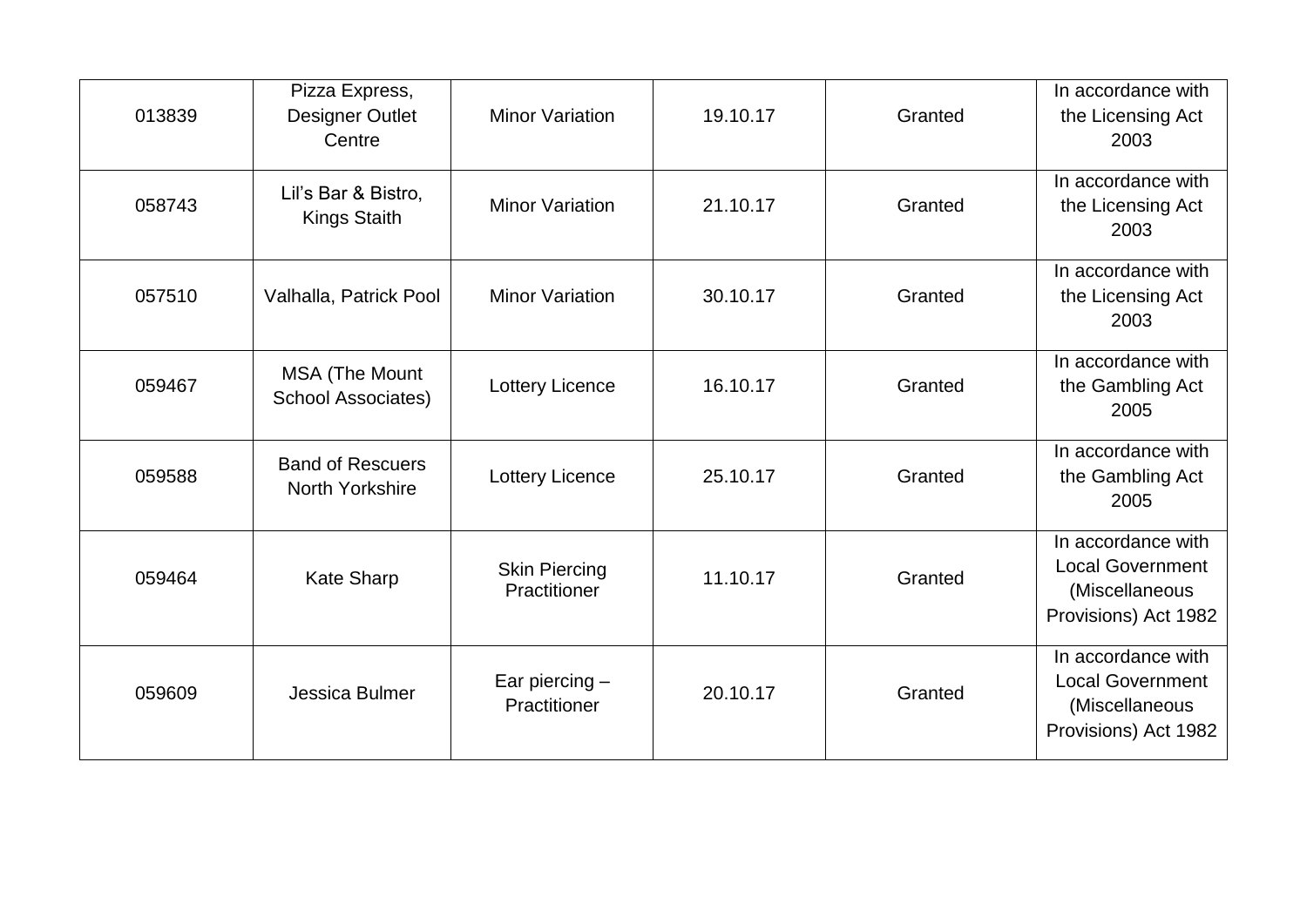| 059610 | St Marks Church,<br><b>Howard Drive</b>      | Acupuncture Licence<br>Premise      | 19.10.17 | Granted | In accordance with<br><b>Local Government</b><br>(Miscellaneous<br>Provisions) Act 1982 |
|--------|----------------------------------------------|-------------------------------------|----------|---------|-----------------------------------------------------------------------------------------|
| 059611 | 7 Embleton Drive,<br>York                    | Acupuncture Licence<br>Premise      | 19.10.17 | Granted | In accordance with<br><b>Local Government</b><br>(Miscellaneous<br>Provisions) Act 1982 |
| 059734 | Professional<br>Bodycare - Station<br>Avenue | <b>Tattooing Licence</b><br>Premise | 27.10.17 | Granted | Granted in<br>accordance with the<br>legislation                                        |
| 059425 | Kalum<br>Kankanamalage                       | <b>Personal Licence</b>             | 05.10.17 | Granted | In accordance with<br>the Licensing Act<br>2003                                         |
| 059426 | Omkaji Gurung                                | <b>Personal Licence</b>             | 05.10.17 | Granted | In accordance with<br>the Licensing Act<br>2003                                         |
| 059258 | Rachael Ackroyd                              | <b>Personal Licence</b>             | 20.10.17 | Granted | In accordance with<br>the Licensing Act<br>2003                                         |